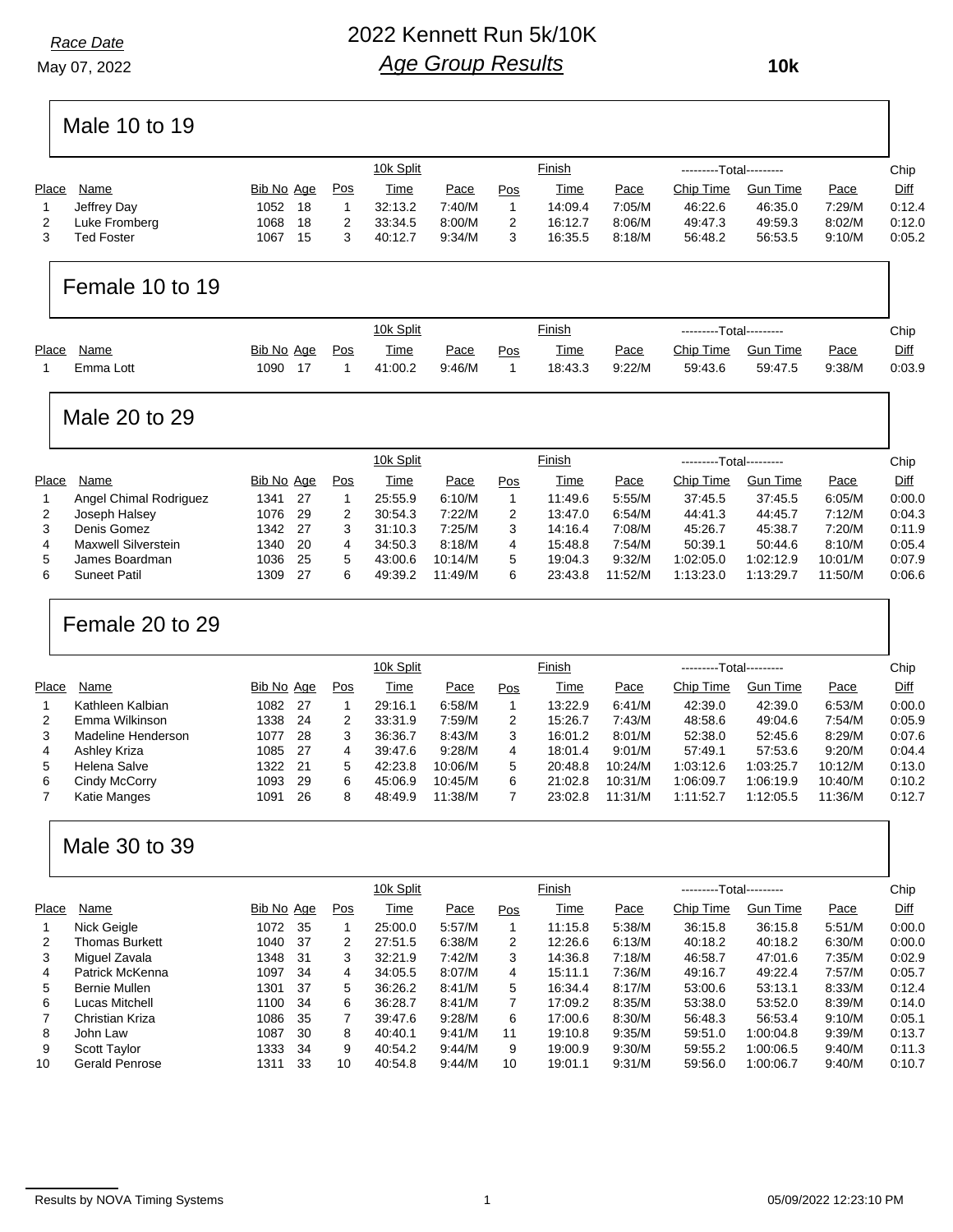May 07, 2022

### 2022 Kennett Run 5k/10K *Age Group Results*

 **10k**

# Female 30 to 39

|       |                  |            |     |     | 10k Split   |         |     | Finish  |         | ---------Total--------- |                 |         | Chip   |
|-------|------------------|------------|-----|-----|-------------|---------|-----|---------|---------|-------------------------|-----------------|---------|--------|
| Place | Name             | Bib No Age |     | Pos | <u>Time</u> | Pace    | Pos | Time    | Pace    | Chip Time               | <b>Gun Time</b> | Pace    | Diff   |
|       | Katelyn Gardner  | 1070       | -35 |     | 31:38.0     | 7:32/M  |     | 14:37.7 | 7:19/M  | 46:15.7                 | 46:19.3         | 7:28/M  | 0.03.6 |
| 2     | Marykate McShane | 1098       | -30 | 2   | 35:55.6     | 8:33/M  | 2   | 16:07.1 | 8:04/M  | 52:02.8                 | 52:11.3         | 8:24/M  | 0.08.5 |
| 3     | Christin Wilbert | 1344       | -38 | 3   | 37:45.9     | 9:00/M  | 3   | 16:54.6 | 8:27/M  | 54:40.6                 | 54:51.4         | 8:49/M  | 0.10.8 |
| 4     | Caitlin Benyi    | 1032       | -38 | 4   | 40:45.8     | 9:42/M  | 4   | 18:35.0 | 9:18/M  | 59:20.8                 | 59:27.5         | 9:34/M  | 0.06.6 |
| 5     | Jobie Dorczuk    | 1058       | 38  | 5   | 42:15.7     | 10:04/M | 5   | 19:10.7 | 9:35/M  | 1:01:26.5               | 1:01:38.3       | 9:55/M  | 0:11.8 |
| 6     | Alissa Bestwick  | 1033       | 36  | 6   | 42:28.8     | 10:07/M | 6   | 20:43.5 | 10:22/M | 1:03:12.3               | 1:03:19.8       | 10:12/M | 0.07.4 |
|       |                  |            |     |     |             |         |     |         |         |                         |                 |         |        |

#### Male 40 to 49

|       |                  |            |     |     | 10k Split |        |     | Finish  |        | ---------Total--------- |                 |        | Chip        |
|-------|------------------|------------|-----|-----|-----------|--------|-----|---------|--------|-------------------------|-----------------|--------|-------------|
|       |                  |            |     |     |           |        |     |         |        |                         |                 |        |             |
| Place | Name             | Bib No Age |     | Pos | Time      | Pace   | Pos | Time    | Pace   | Chip Time               | <b>Gun Time</b> | Pace   | <b>Diff</b> |
|       | Adam Donell      | 1350       | -41 |     | 27:30.0   | 6:33/M |     | 12:38.7 | 6:19/M | 40:08.7                 | 40:11.3         | 6:29/M | 0:02.6      |
| 2     | Rafael Orozco    | 1347       | 47  | 2   | 30:28.4   | 7:15/M | 2   | 12:45.4 | 6:23/M | 43:13.8                 | 43:17.0         | 6:58/M | 0:03.2      |
| 3     | <b>Bill Cobb</b> | 1045       | -40 | 3   | 30:58.0   | 7:22/M | 4   | 14:32.5 | 7:16/M | 45:30.5                 | 45:32.7         | 7:20/M | 0:02.1      |
| 4     | Salomon Depaz    | 1054       | 47  | 4   | 31:35.6   | 7:31/M | 3   | 14:10.8 | 7:05/M | 45:46.4                 | 45:51.5         | 7:23/M | 0:05.0      |
| 5     | Justin D'Antonio | 1051       | -40 | 5   | 36:05.7   | 8:36/M | 5   | 15:53.1 | 7:57/M | 51:58.9                 | 52:08.0         | 8:23/M | 0:09.1      |
| 6     | John Deecki      | 1053       | -41 | 6   | 36:50.7   | 8:46/M | 11  | 19:09.4 | 9:35/M | 56:00.1                 | 56:02.5         | 9:02/M | 0:02.4      |
| 7     | Peter Foster     | 1066       | 48  |     | 40:12.4   | 9:34/M | 6   | 16:52.6 | 8:26/M | 57:05.1                 | 57:11.0         | 9:12/M | 0:05.9      |
| 8     | Brian Lott       | 1089       | 46  | 8   | 40:59.2   | 9:46/M | 9   | 18:43.5 | 9:22/M | 59:42.7                 | 59:47.3         | 9:38/M | 0.04.5      |
| 9     | David Obrien     | 1304       | 47  | 9   | 41:29.9   | 9:53/M | 7   | 18:38.0 | 9:19/M | 1:00:07.9               | 1:00:14.1       | 9:42/M | 0:06.2      |
| 10    | Josh Aversa      | 1028       | 46  | 10  | 41:40.5   | 9:55/M | 10  | 18:58.8 | 9:29/M | 1:00:39.4               | 1:00:46.0       | 9:47/M | 0.06.6      |

#### Female 40 to 49

|       |                     |            |     |     | 10k Split   |         |     | Finish  |         | ---------Total--------- |                 |         | Chip   |
|-------|---------------------|------------|-----|-----|-------------|---------|-----|---------|---------|-------------------------|-----------------|---------|--------|
| Place | Name                | Bib No Age |     | Pos | <u>Time</u> | Pace    | Pos | Time    | Pace    | Chip Time               | <b>Gun Time</b> | Pace    | Diff   |
|       | Renee Clewell       | 1044       | 43  |     | 32:18.1     | 7:41/M  |     | 14:48.8 | 7:24/M  | 47:06.9                 | 47:08.3         | 7:36/M  | 0:01.4 |
| 2     | Alana Troupe-Baker  | 1334       | -40 | 2   | 35:41.4     | 8:30/M  | 2   | 16:24.2 | 8:12/M  | 52:05.7                 | 52:08.3         | 8:24/M  | 0:02.6 |
| 3     | Danielle Litterelle | 1088       | 43  | 3   | 37:46.8     | 9:00/M  | 3   | 16:53.9 | 8:27/M  | 54:40.7                 | 54:50.2         | 8:49/M  | 0:09.4 |
| 4     | Kristen Kilcur      | 1084       | 40  | 4   | 38:55.1     | 9:16/M  | 4   | 17:05.5 | 8:33/M  | 56:00.6                 | 56:07.4         | 9:02/M  | 0:06.8 |
| 5     | Michelle Abraham    | 1026       | 41  | 5   | 40:44.9     | 9:42/M  | 5   | 18:35.0 | 9:18/M  | 59:19.9                 | 59:27.4         | 9:34/M  | 0:07.5 |
| 6     | Mandy Weaver        | 1335       | 43  | 6   | 42:36.5     | 10:09/M | 6   | 18:59.3 | 9:30/M  | 1:01:35.8               | 1:01:43.5       | 9:56/M  | 0:07.7 |
|       | Alison Fisher       | 1064       | 44  |     | 44:48.4     | 10:40/M |     | 21:06.6 | 10:33/M | 1:05:55.0               | 1:06:09.0       | 10:38/M | 0:13.9 |
| 8     | Mindy Myers         | 1303       | 42  | 8   | 44:48.6     | 10:40/M | 8   | 21:06.7 | 10:33/M | 1:05:55.3               | 1:06:08.9       | 10:38/M | 0:13.6 |
|       |                     |            |     |     |             |         |     |         |         |                         |                 |         |        |

# Male 50 to 59

|       |                        |            |     |     | 10k Split |        |     | Finish  |        | ---------Total--------- |                 |        | Chip   |
|-------|------------------------|------------|-----|-----|-----------|--------|-----|---------|--------|-------------------------|-----------------|--------|--------|
| Place | Name                   | Bib No Age |     | Pos | Time      | Pace   | Pos | Time    | Pace   | Chip Time               | <b>Gun Time</b> | Pace   | Diff   |
|       | Frank Perna            | 1313       | -59 |     | 27:22.1   | 6:31/M |     | 12:15.4 | 6:08/M | 39:37.5                 | 39:38.3         | 6:23/M | 0:00.7 |
| 2     | Todd Henderson         | 1078       | -55 |     | 33:09.7   | 7:54/M | 3   | 14:46.0 | 7:23/M | 47:55.7                 | 48:04.2         | 7:44/M | 0:08.4 |
|       | <b>Matthew Skinner</b> | 1327       | -56 |     | 33.25.9   | 7:58/M | 2   | 14:43.3 | 7:22/M | 48:09.3                 | 48:17.4         | 7:46/M | 0:08.0 |
| 4     | Erwin Flores           | 1065       | -50 |     | 35:06.8   | 8:22/M | 4   | 16:18.6 | 8:09/M | 51:25.5                 | 51:27.2         | 8:18/M | 0:01.7 |
| 5     | Lowell Whiteman        | 1336       | -58 | 5   | 38.18.9   | 9:07/M | 5   | 18:05.4 | 9:03/M | 56:24.3                 | 56:27.8         | 9:06/M | 0.03.4 |

# Female 50 to 59

|       |                |            |     |     | 10k Split |        |     | <u>Finish</u> |             | ---------Total--------- |                 |             | Chip   |
|-------|----------------|------------|-----|-----|-----------|--------|-----|---------------|-------------|-------------------------|-----------------|-------------|--------|
| Place | Name           | Bib No Age |     | Pos | Time      | Pace   | Pos | Time          | <u>Pace</u> | Chip Time               | <b>Gun Time</b> | <u>Pace</u> | Diff   |
|       | Jackie Roberts | '320       | -52 |     | 38:41.1   | 9:13/M |     | 18:19.8       | 9:10/M      | 57:01.0                 | 57:03.5         | 9:12/M      | 0:02.5 |